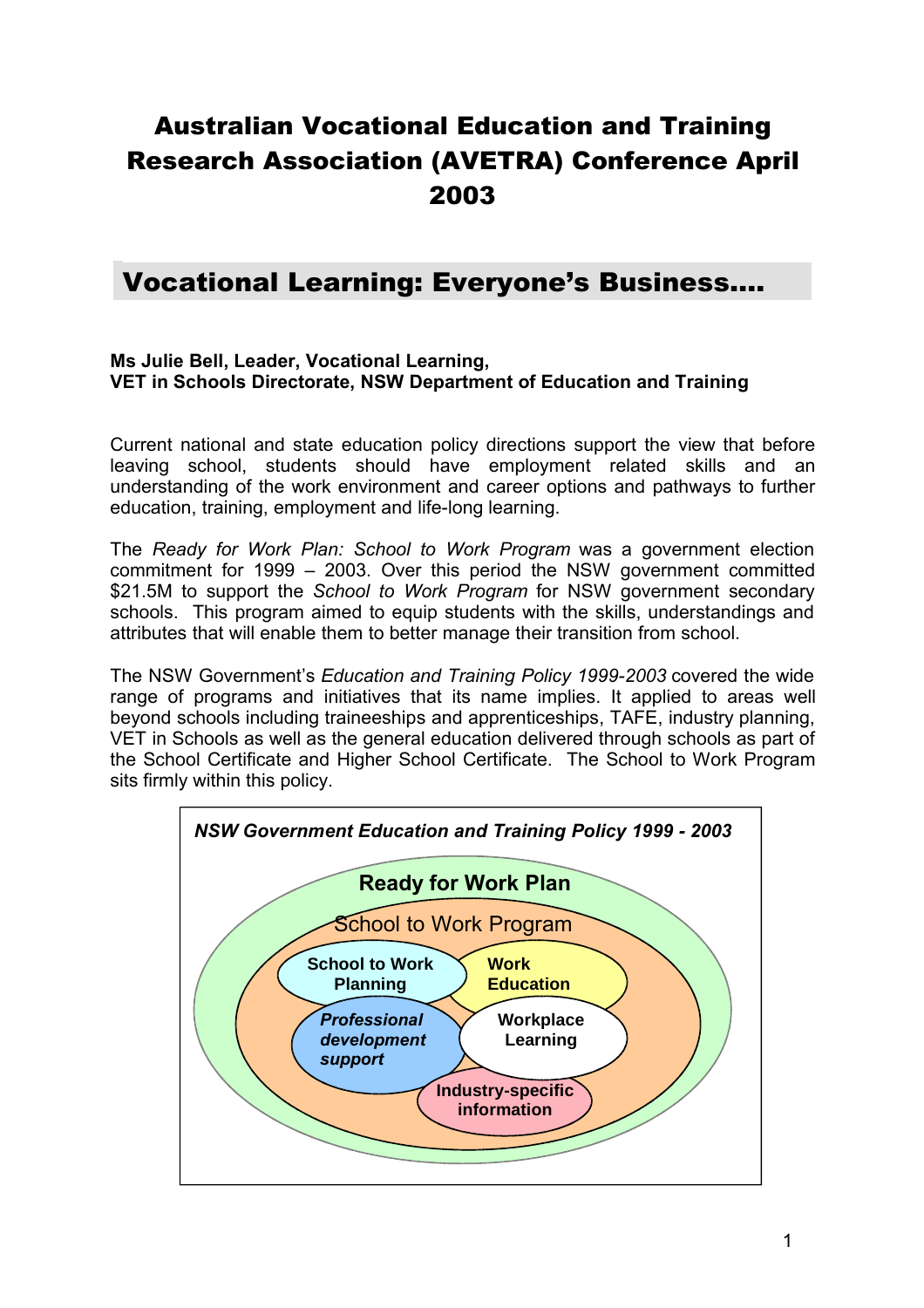## *School to Work Program* **Implementation strategies**

The *School to Work Program* comprises five elements which together provide coordinated and integrated support to government school students to manage their transitions from school to a range of post-school options:



#### **1. School to Work Planning**

School to work planning is a process which assists young people in NSW government schools to understand and take a more focused approach to planning and managing their pathways from school to further education, training and employment. Through a range of strategies, including the use of the School to Work Planning Employment Related Skills Logbook, students have developed individual action plans and documented their acquisition of work related skills.

#### **2. Work Education**

A 100-hour Work Education course for Stage 5 (Years 9-10) was piloted in selected NSW government schools in 1998-2000. The Board of Studies then gave approval for any school in NSW to implement this course while the current course is reviewed, and a new 200 hour Stage 4/5 Board Developed Work Education course is developed for implementation from 2005.

#### **3. Workplace Learning**

Local initiatives to better prepare young people to participate in workplace learning programs have been supported in each of the 40 NSW Department of Education and Training school districts. Each district has developed an implementation plan to support the provision of quality workplace learning programs in schools. These programs support the work readiness of students and assist employers to manage student work placement.

The Workplace Learning Handbook was developed and is currently being updated to provide schools and TAFE NSW colleges with policies and procedures to support the implementation of workplace learning programs for school students. Employer, Parent and Student Guides to Workplace Learning have also been distributed to schools and TAFE colleges.

#### **4. Industry specific career information**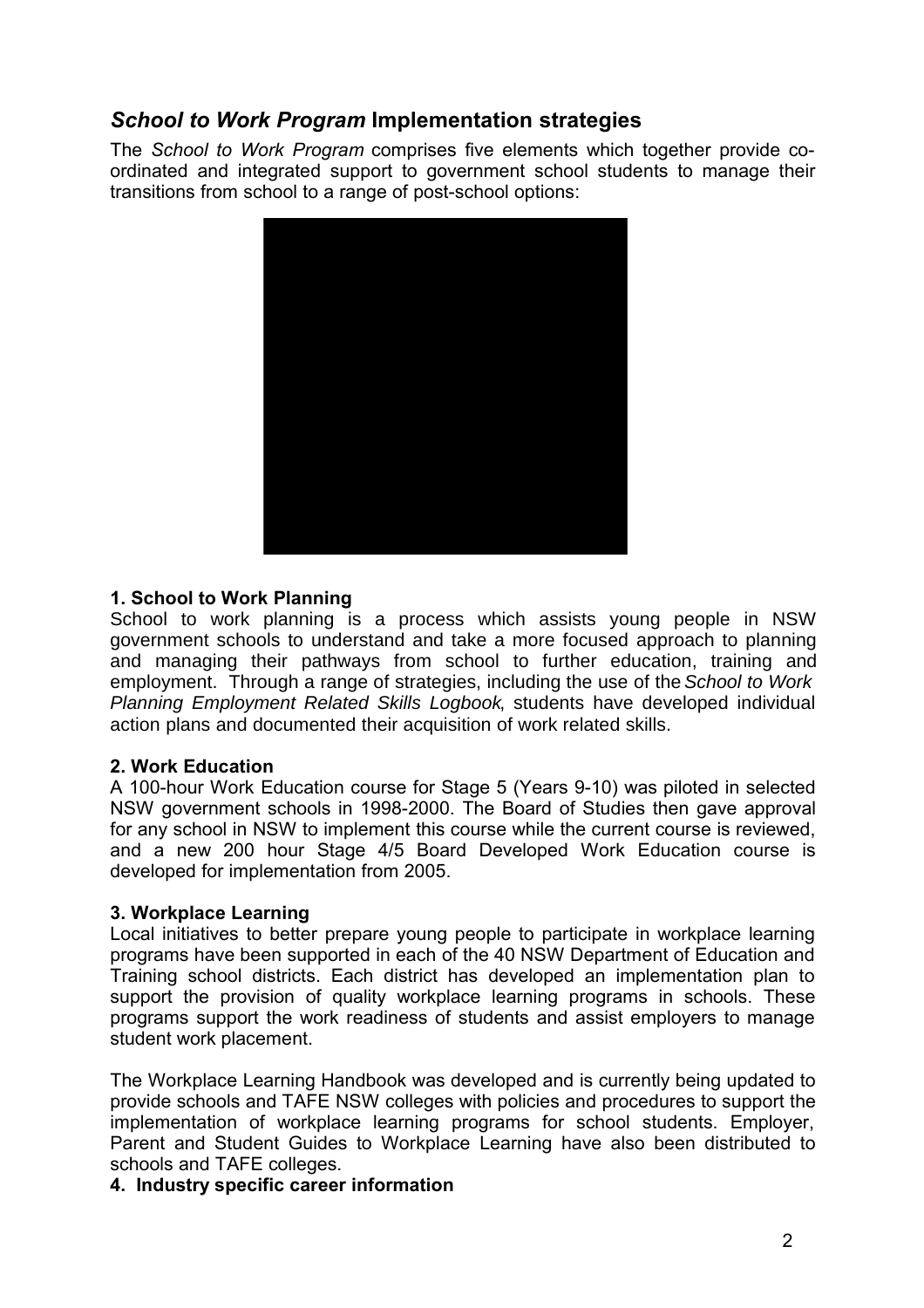Multimedia resources providing information about career and training opportunities in the Retail, Hospitality, Engineering, Automotive, Arts and Electrotechnology industries and in Small Business have been developed and distributed to schools. These resources have been developed in close consultation with industry. A CD-ROM to support careers in the Sport and Recreation industry is currently under development.

Funding support has been provided for the organisation of industry specific careers expos. Resources including teacher and student handbooks have also been developed and distributed to better support students attending these interactive events to link their participation to school to work planning.

#### **5. Professional development support for careers advisers**

To support the implementation of the *School to Work Program,* training workshops and a web site have been provided to ensure professional development support to careers advisers and other teachers implementing this program.

#### **Participation in the** *School to Work Program* **Where have we been?**

| <b>NSW</b>                       | 1999<br>Initial pilot        | 2000                                                    | 2001                                                          | 2002                                                                 | $2003 -$<br>anticipated                                  |
|----------------------------------|------------------------------|---------------------------------------------------------|---------------------------------------------------------------|----------------------------------------------------------------------|----------------------------------------------------------|
| <b>Target</b><br>group           | <b>Pilot</b><br>schools      | <b>ALL govt</b><br>schools<br>invited to<br>apply       | <b>ALL govt</b><br>schools<br>invited to<br>apply             | <b>ALL govt</b><br>schools<br>invited to<br>apply                    | <b>ALL govt</b><br>schools<br>expected to<br>participate |
| Number of<br>schools             | 78 schools<br>volunteered    | 317 secondary<br>and central<br>schools<br>participated | 420<br>secondary,<br>central & SSP<br>schools<br>participated | 510<br>secondary,<br>central &<br><b>SSP schools</b><br>participated | All schools with<br>secondary<br>enrolment               |
| <b>Students</b><br>participation | <b>Students</b><br>"at risk" | 14,000<br>students<br>involved                          | <b>Over 42,000</b><br>students<br>involved                    | Over 130,000<br>students<br>involved                                 | Over 160,000<br>students<br>anticipated                  |

In 1999, 78 government high schools across NSW volunteered to participate in a pilot of school to work planning, targeting support for students who were 'at risk' of not completing Year 10 and/or 'at risk' of disengaging with school or further education and training. By 2000 this number had grown to 317 secondary and central schools targeting over 14,000 students. This represented approximately 7% of the total enrolment for students in Years 9 – 12.

For 2001, 420 secondary and central schools and schools for specific purposes (SSPs) applied for funding to either introduce school to work planning for the first time or to expand their existing school to work planning initiatives.

In October 2001 all schools that had received funding were asked to complete a progress report on their implementation of the *School to Work Program*. A total of 407 reports (97%) were returned. The 2001 *School to Work Planning Annual Report*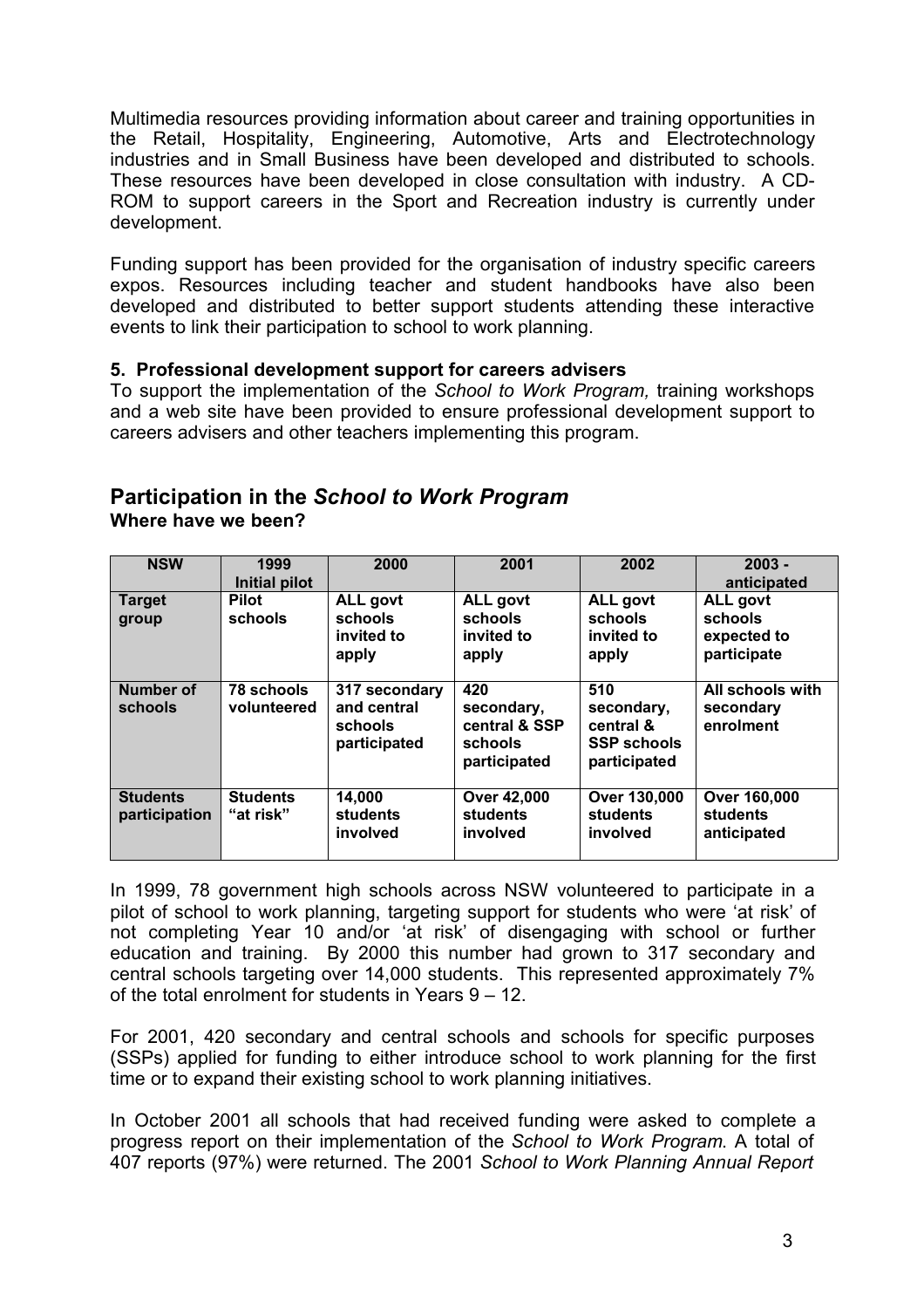*<sup>1</sup>* was compiled from the quantitative and qualitative data provided, reporting on the implementation and outcomes of the program for students and schools.

Schools reported that over 50,000 students in Years 9 to 12 were involved, with a strong focus on developing individual school to work plans. The report also indicated positive benefits of the program in raising awareness of transition pathways, workplace responsibilities and opportunities. Teachers reported that students who had developed individual school to work plans gained an increased knowledge of the workplace and employment skills and that self esteem was enhanced, particularly for 'at risk' students.

Other benefits for students reported were:

- Improved job seeking skills
- A greater understanding of workplace communications for employment
- Improved attendance at school
- More appropriate selection of courses for stage 6
- Increased enrolment in VET courses for the Higher School Certificate

The report also identified that school to work planning was implemented in a range of ways, including:

- A whole school approach, with a focus on a whole cohort
- A focus on a special target group
- Cross curriculum delivery approach involving multiple faculties
- Stand alone programs such as Work Education
- A combination of these models.

Schools reported on the establishment of school management teams which included careers advisers, VET coordinators, senior executive, head teachers and welfare staff, to support the effective and coordinated implementation of the program. Schools indicated that they were appreciative of the resources provided for school to work planning initiatives. Funds were mainly used for planning and implementation, training of staff, clerical support, purchase of resources and a range of special activities for students.

Schools also reported on the issues and barriers associated with implementation of the program. These related to isolation, availability of time, staff resistance to change, the crowded curriculum, restraints on cross curriculum delivery, storage of logbooks and staff changes.

Recommendations identified in the 2001 report have been actively addressed in 2002 and continue to drive the enhancement of the program in 2003. The recommendations were grouped as:

- Isolation issues for some schools
- Numbers and targeting of students participating in the program
- Linking Board of Studies directions with school to work planning
- Use of logbooks
- Further promotion and support of the program

In 2002, the emphasis of the *School to Work Program* expanded to a focus on implementation across the stage 5 and 6 curriculum. This is in response to national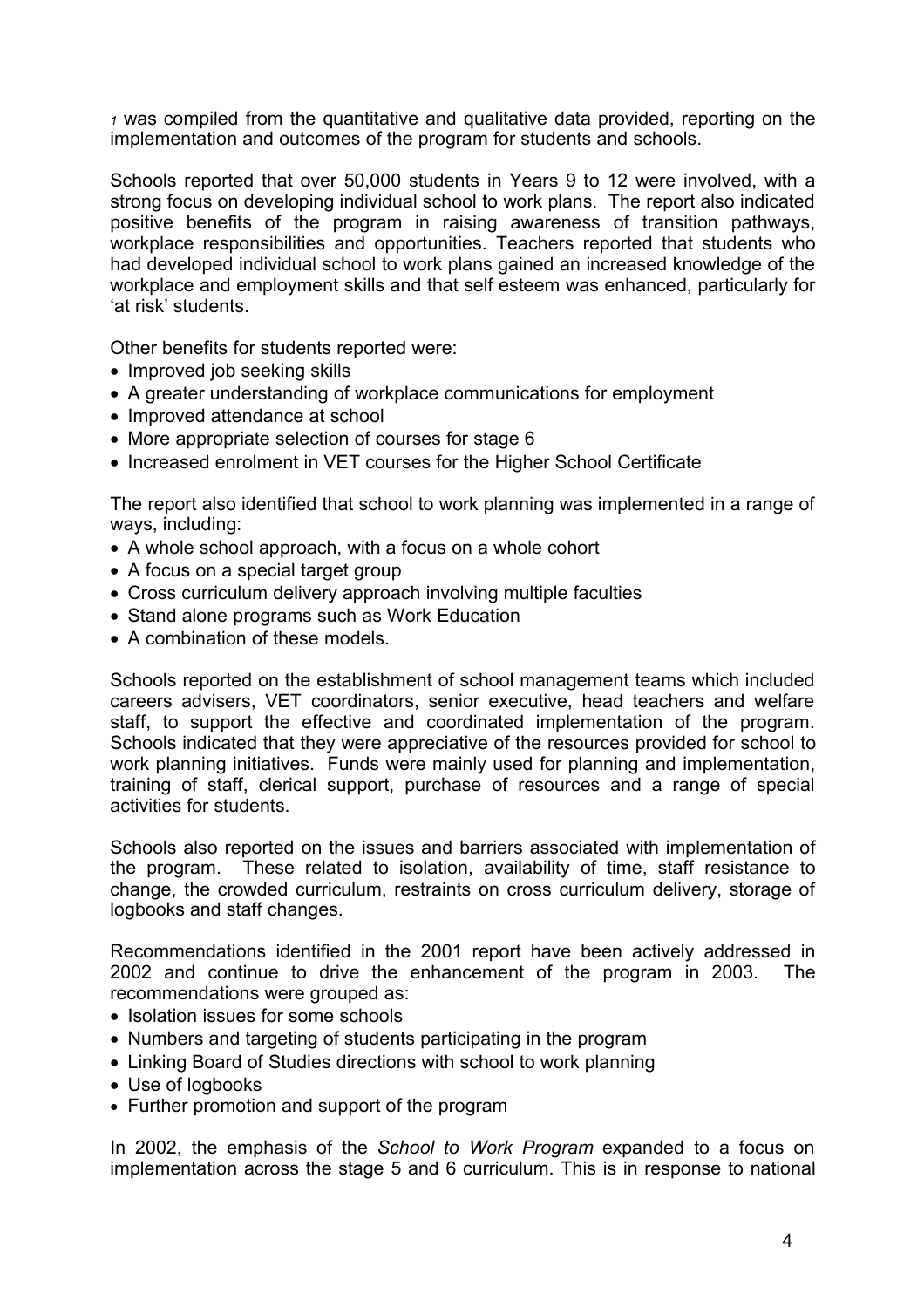and state directions in vocational learning, supported strongly in NSW by the integration of key outcomes in new syllabuses from the Board of Studies K–10 Curriculum Framework and the *Work, Employment and Enterprise* Cross-Curriculum Content Statements. The cross-curriculum focus is reflected in the *Employment Related Skills Logbook* and was supported through the training provided across the forty NSW school districts for careers advisers and executive staff responsible for curriculum implementation as well as online support through the *School to Work* website (http://www.det.nsw.edu.au/vetinschools/schooltowork).

In 2002 over 500 schools with a secondary enrolment received funds to support the implementation of the *School to Work Program*, involving 135,000 students in Years 7 –12, representing approximately 67% of the total enrolment across these year groups. However for year 10 this represents 85% of the total cohort. An annual report on the program will also be developed for 2002 from data collected via a similar school progress report from 505 schools (99%). Early collation of this data, as indicated in graph 1, shows continuing growth of student participation in the program across NSW.



**Graph 1: Student participation in the School to Work Program 2001/2002**

As reported in graph 2, a high number of schools have confirmed student participation in a diversity of activities which contribute to school to work planning. It is clear that career planning interviews, work experience and the use of journals, diaries and logbooks are an integral part of student learning for this program.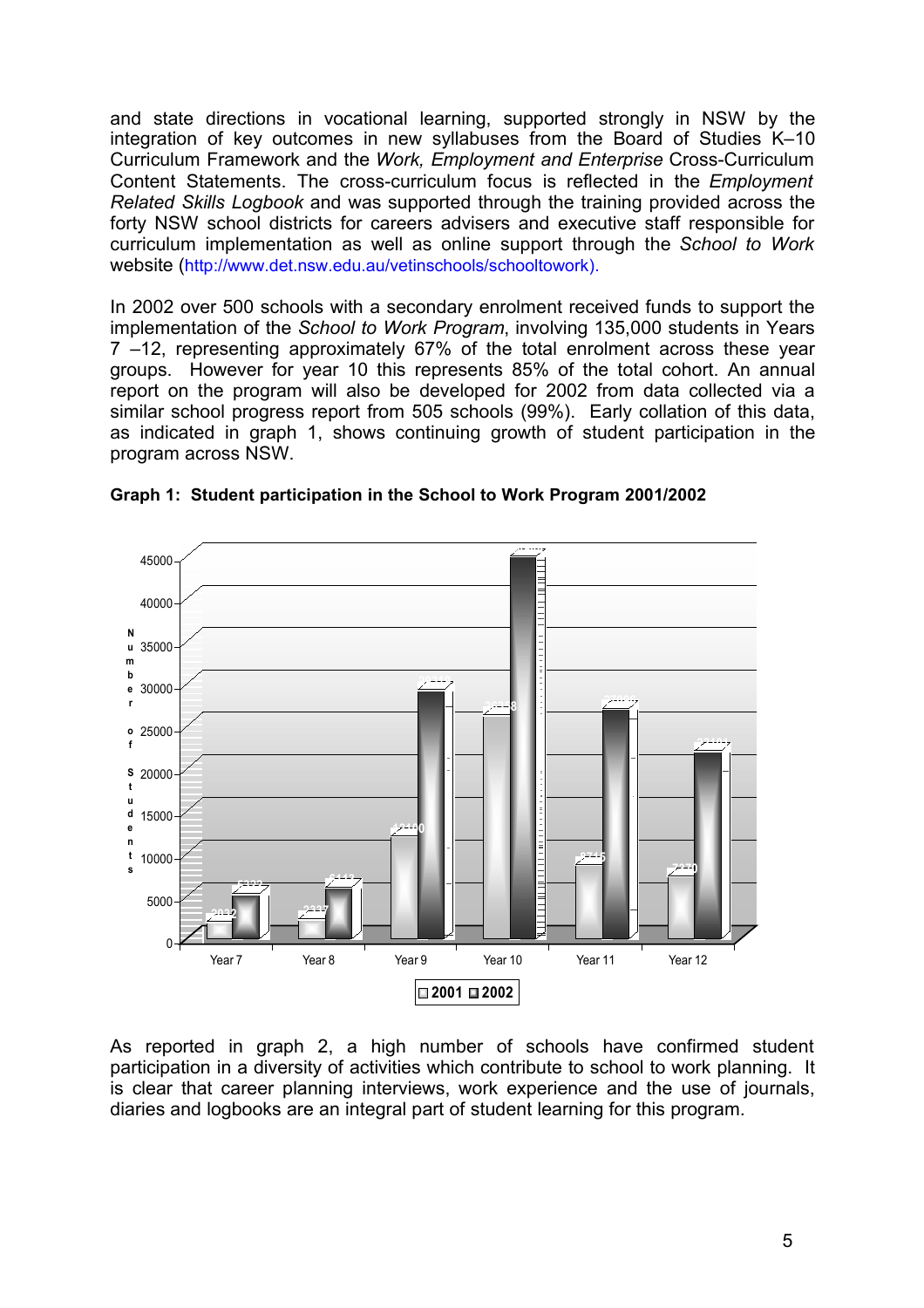

#### **Graph 2: Number of schools reporting student activities in school to work planning**

Graph 3 indicates the high level and diversity of student outcomes reported by schools and achieved through student engagement with school to work planning activities, particularly in their use of the employment related skills logbook.

#### **Graph 3: Numbers of schools reporting student outcomes in school to work planning**

Students have developed knowledge, skills and attitudes about:

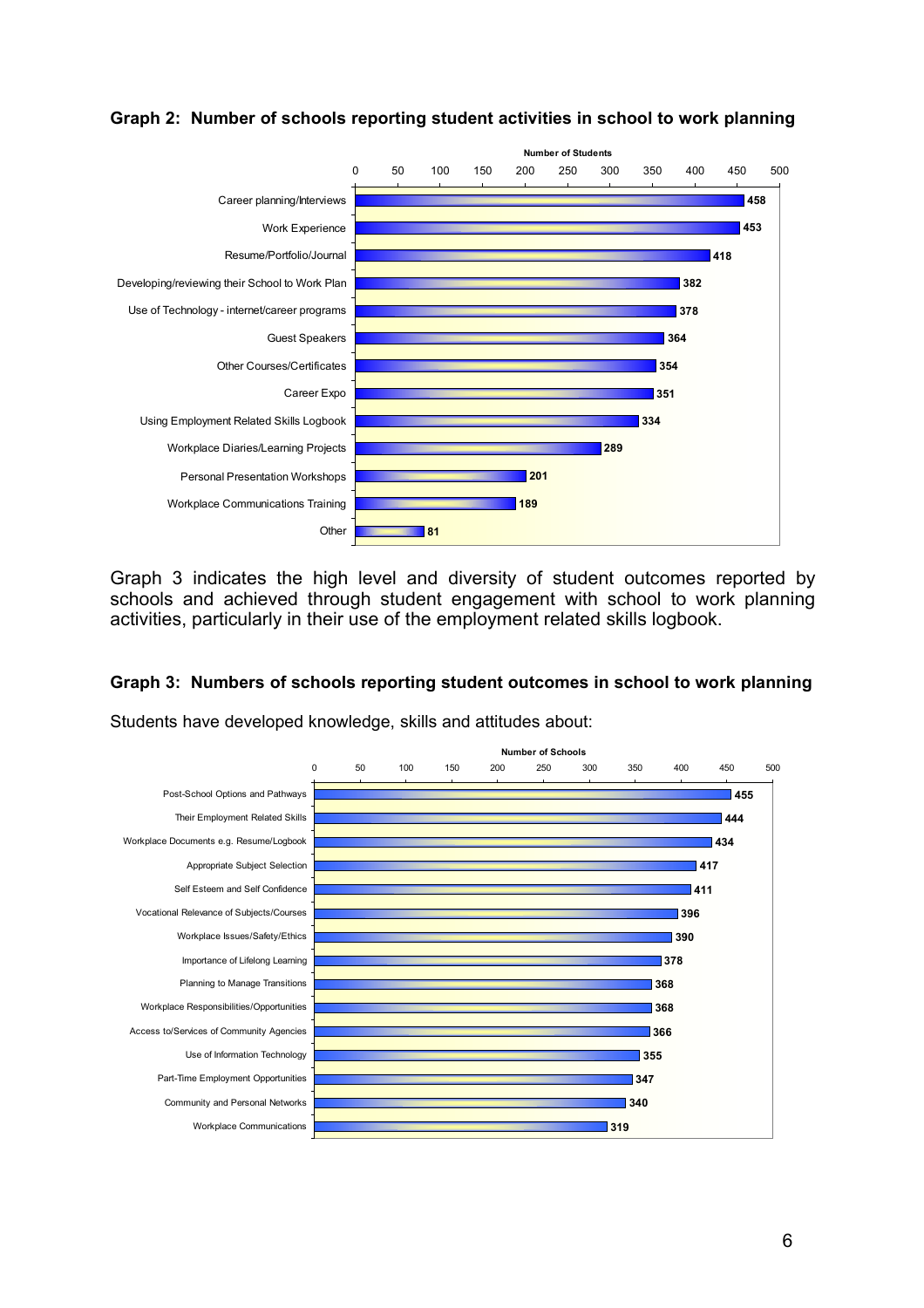## **What did the schools and teachers say about school to work planning in 2002?**

- *"Students had a better idea of what to choose when it came to subject selection."*
- *"School to Work is an excellent initiative which the students have really taken on board and enjoy."*
- *"The production of a resume was highly appreciated as it is a tangible result which students can use immediately."*
- *"STW is now being viewed as an important component of the school structure."*
- *"This funding has allowed us to provide a more extensive and intensive program for our students with disabilities, resulting in positive work ethics enhancing their chances of post school employment."*
- "*Students felt a sense of achievement when gaining certificates – they realised a connection between school and work."*
- *"The profile of STWP in the school has increased. There is an increased awareness amongst students of the need to plan their move from school to work and the importance the school places on it."*
- "*Students understanding of the importance of decision making, subject selection and VET courses has been greatly improved."*

## **The success story of the** *Employment Related Skills Logbook*

The logbook is a central element of the *School to Work Program*. The new style logbook was developed as a means of enhancing students' understanding of the employment related skills they are developing at school and in the community throughout their schooling years. The logbook also provides a tool for students to record their individual school to work plans, store evidence of their major achievements and articulate their learning into resumes.

In 2002 more than 120,000 copies of the logbook were sent to over 500 central and high schools and schools for specific purposes.

Throughout 2002 the VET in Schools Directorate received an unprecedented amount of positive feedback from schools about the style and flexibility of the new logbook. There has been a consistent demand for more copies by schools. As a result, an additional 100,000 have been produced for 2003 and are currently being distributed to schools.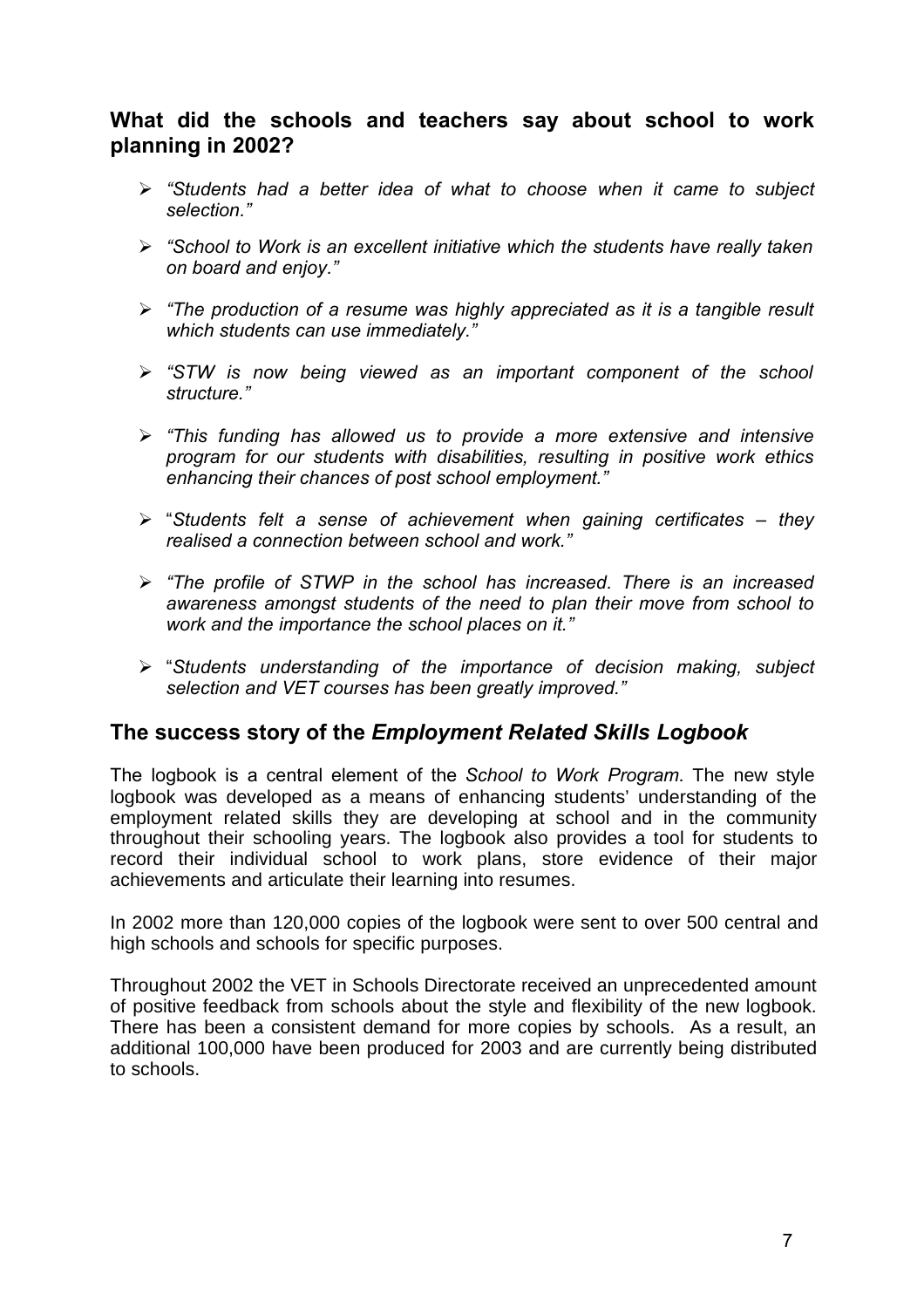Additional resources to support students, teachers and parents/caregivers to effectively use the student logbook when working with specific groups of students have being produced for distribution to schools from the beginning of 2003.



**Data provided by 2002 progress reports from schools:**



**Graph 4: Physical Appearance of the logbook – rating by numbers of schools**

**Graph 5: Student Acceptance of the logbook – rating by numbers of school**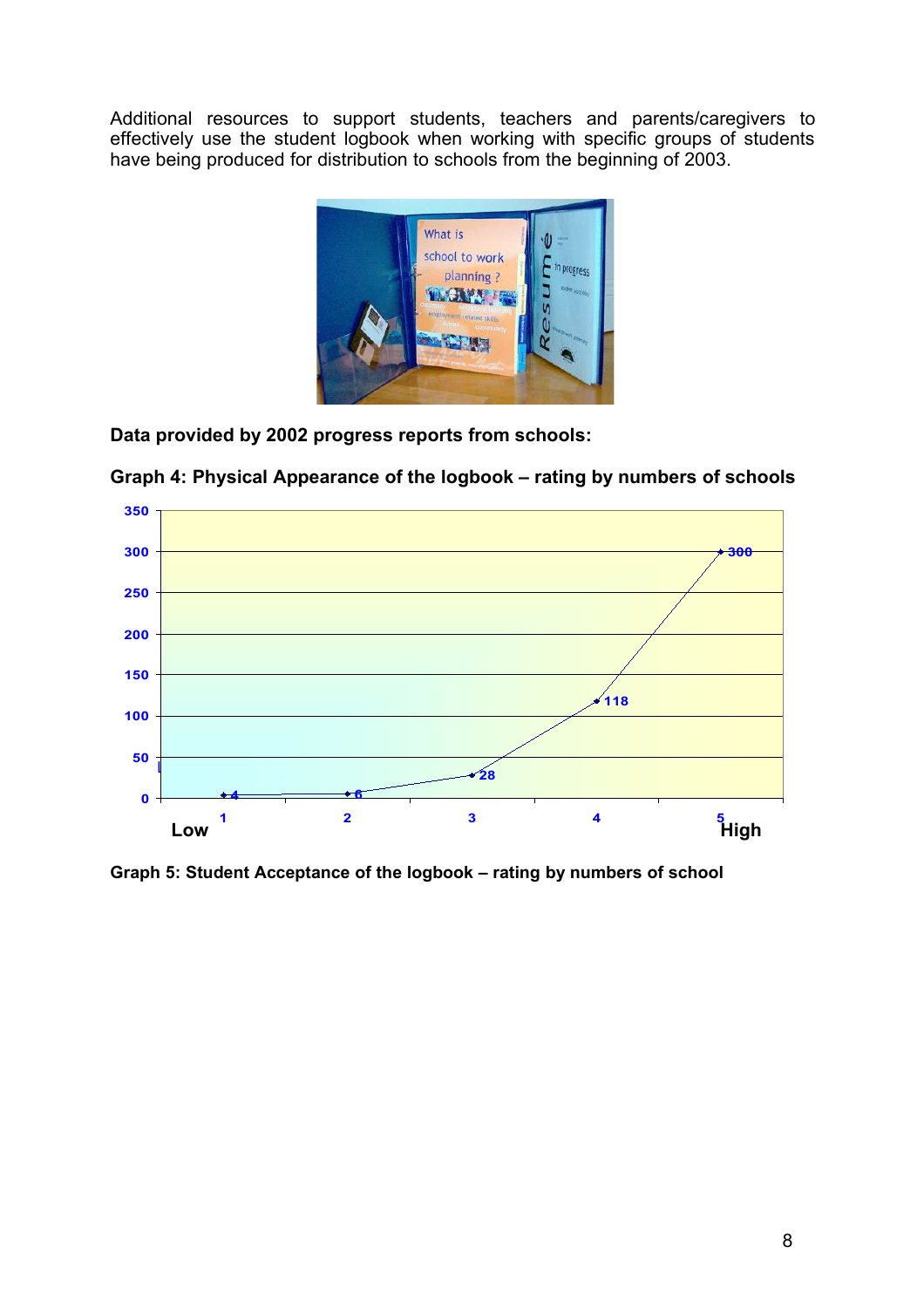

## **Professional Development Support for the School to Work Program**

The following table demonstrates the implementation strategy used to support careers advisers, school executive, principals and teachers to implement this program over the last four years.

| School to<br>Work<br>Program         | <b>Stage 1 Training</b><br>2000                                                                                                                                 | <b>Stage 2 Training</b><br>2001                                                                                                                                                                   | <b>Stage 3 Training</b><br>2002                                                                                                                                                                                           | Stage 4 Training 2003                                                                                                                                                                                                                                 |  |
|--------------------------------------|-----------------------------------------------------------------------------------------------------------------------------------------------------------------|---------------------------------------------------------------------------------------------------------------------------------------------------------------------------------------------------|---------------------------------------------------------------------------------------------------------------------------------------------------------------------------------------------------------------------------|-------------------------------------------------------------------------------------------------------------------------------------------------------------------------------------------------------------------------------------------------------|--|
| <b>Focus</b>                         | Awareness of STW<br>Planning                                                                                                                                    | Whole cohort<br>approach                                                                                                                                                                          | Cross curriculum<br>approach                                                                                                                                                                                              | Sustainability and<br>consolidation of cross<br>curriculum approach                                                                                                                                                                                   |  |
| <b>Training</b><br><b>Strategies</b> | Introduce STW<br>٠<br>planning<br>processes and<br>resources<br>Address by<br>❖<br>successful pilot<br>school<br>Technology<br>٠<br>training of<br>participants | Info strategy to<br>❖<br>schools<br>Training<br>❖<br>Career<br>Advisers and<br>executive staff<br>Address by<br>٠<br>successful pilot<br>school<br>Technology<br>❖<br>training of<br>participants | <b>VET in Schools</b><br>÷<br>– big picture<br>School success<br>÷<br>stories<br>Introduce new<br>$\bullet$<br>logbook<br>School planning<br>÷<br>for<br>implementation<br>Technology<br>÷<br>training of<br>participants | Changing<br>❖<br>workplace<br>-relationship with<br>employability skills<br>Facilitation by<br>٠<br>executive<br>Develop operational<br>٠<br>implementation<br>plans<br>Introduce cross<br>❖<br>curricula resources<br>District support<br>❖<br>teams |  |

#### **TRAINING IMPLEMENTATION STRATEGY**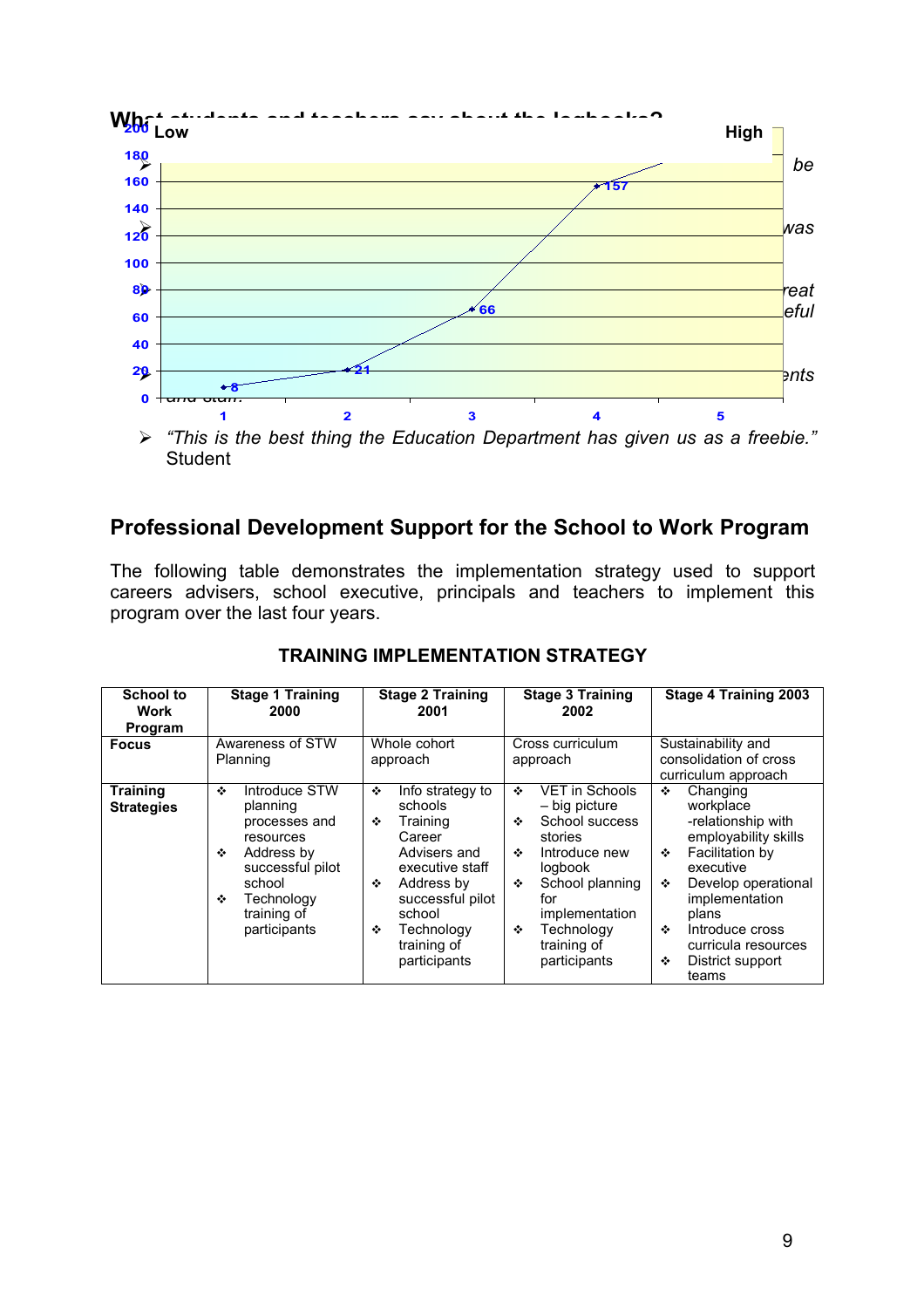| Intended<br><b>Outcomes</b>                   | ❖<br>٠<br>❖ | Familiarisation<br>with Govt policy<br>and DET<br>response<br>Careers adviser<br>skilled to assist<br>students to<br>develop STW<br>plans<br>Greater support<br>for students with<br>identified career<br>planning needs | ❖<br>❖<br>÷<br>❖      | Shift school<br>culture<br>Strengthen<br>community<br>partnerships<br>Whole cohorts<br>of students<br>targeted for<br>individual<br>career<br>planning<br>Careers<br>adviser and<br>exec equipped<br>with skills and<br>resources to<br>manage<br>change | ❖<br>÷<br>❖              | <b>Students</b><br>identify work<br>related skills for<br>successful<br>transitions<br>Schools<br>undertake audit<br>of vocational<br>learning<br>outcomes in<br>curriculum<br><b>Teachers</b><br>recognize<br>vocational<br>learning<br>outcomes are<br>embedded into<br>curriculum<br>delivery | ٠<br>❖<br>❖                | Whole district plan<br>to support STW<br>Executive skilled to<br>self manage the<br>school's STW<br>program<br>Improved<br>understanding and<br>knowledge of the<br>links between<br>education and<br>training, business<br>industry and<br>community |
|-----------------------------------------------|-------------|--------------------------------------------------------------------------------------------------------------------------------------------------------------------------------------------------------------------------|-----------------------|----------------------------------------------------------------------------------------------------------------------------------------------------------------------------------------------------------------------------------------------------------|--------------------------|--------------------------------------------------------------------------------------------------------------------------------------------------------------------------------------------------------------------------------------------------------------------------------------------------|----------------------------|-------------------------------------------------------------------------------------------------------------------------------------------------------------------------------------------------------------------------------------------------------|
| <b>Key</b><br><b>Resources</b>                | ❖<br>❖<br>❖ | <b>District VET</b><br>Consultants<br>District facilitator<br>from pilot schools<br>State consultants                                                                                                                    | ❖<br>❖<br>❖<br>❖<br>٠ | <b>District VET</b><br>Consultants<br>School based<br>teams<br><b>State</b><br>consultants<br>STW teacher<br>resource<br>logbook                                                                                                                         | ❖<br>❖<br>❖<br>❖         | <b>District VET</b><br>Consultants<br><b>State</b><br>Consultants<br>(VET in Schools<br>Directorate)<br>Facilitator-best<br>practice<br>New logbook                                                                                                                                              | ٠<br>❖<br>❖<br>٠<br>❖<br>÷ | SEO <sub>2s</sub><br><b>District VET</b><br>consultants<br>VET in Schools staff<br>School executive<br>Industry<br>representation<br>Cross curriculum<br>resources &<br>logbook                                                                       |
| <b>Monitoring</b><br>and<br><b>Evaluation</b> | ❖<br>❖      | No. of careers<br>advisers trained<br>Evaluations<br>inform Stage 2<br>training                                                                                                                                          | ❖<br>❖<br>٠           | Number of<br>schools<br>targeting whole<br>cohorts<br>Whole school<br>plans<br>Evaluations<br>inform Stage 3<br>training                                                                                                                                 | $\ddot{\cdot}$<br>❖<br>❖ | Level of<br>executive<br>representation<br>Whole school<br>plans<br>Evaluations<br>inform Stage 4<br>training                                                                                                                                                                                    |                            | Term 2 training will<br>provide evaluations to<br>inform future support.                                                                                                                                                                              |
| <b>Technology</b><br>support<br>initiatives   |             |                                                                                                                                                                                                                          | ٠<br>❖                | Develop test<br>website<br>Site directory<br>and structure                                                                                                                                                                                               | ÷                        | Maintenance<br>and expansion<br>of website                                                                                                                                                                                                                                                       | server                     | Migration of STW<br>website onto VET in<br><b>Schools Directorate</b>                                                                                                                                                                                 |

The strategy clearly demonstrates a growth in the program from awareness raising, to whole cohort involvement (rather than just students designated as 'at risk'), to a cross curriculum approach consistent with the national and state directions in supporting vocational learning.

## **Where to from here?**

In 2003 the *School to Work Program* will continue to support the preparation of students in Years 9 - 12 for career pathways. This preparation, in the context of vocational learning, includes the development of employment related skills developed through an extensive range of work-related learning experiences and opportunities provided across all curriculum areas.

National and state policy directions support vocational learning as integral to the general learning of students in the compulsory years of schooling. This is clearly described in the MCEETYA, Vocational Education and Training in Schools Framework (2001) definition for vocational learning: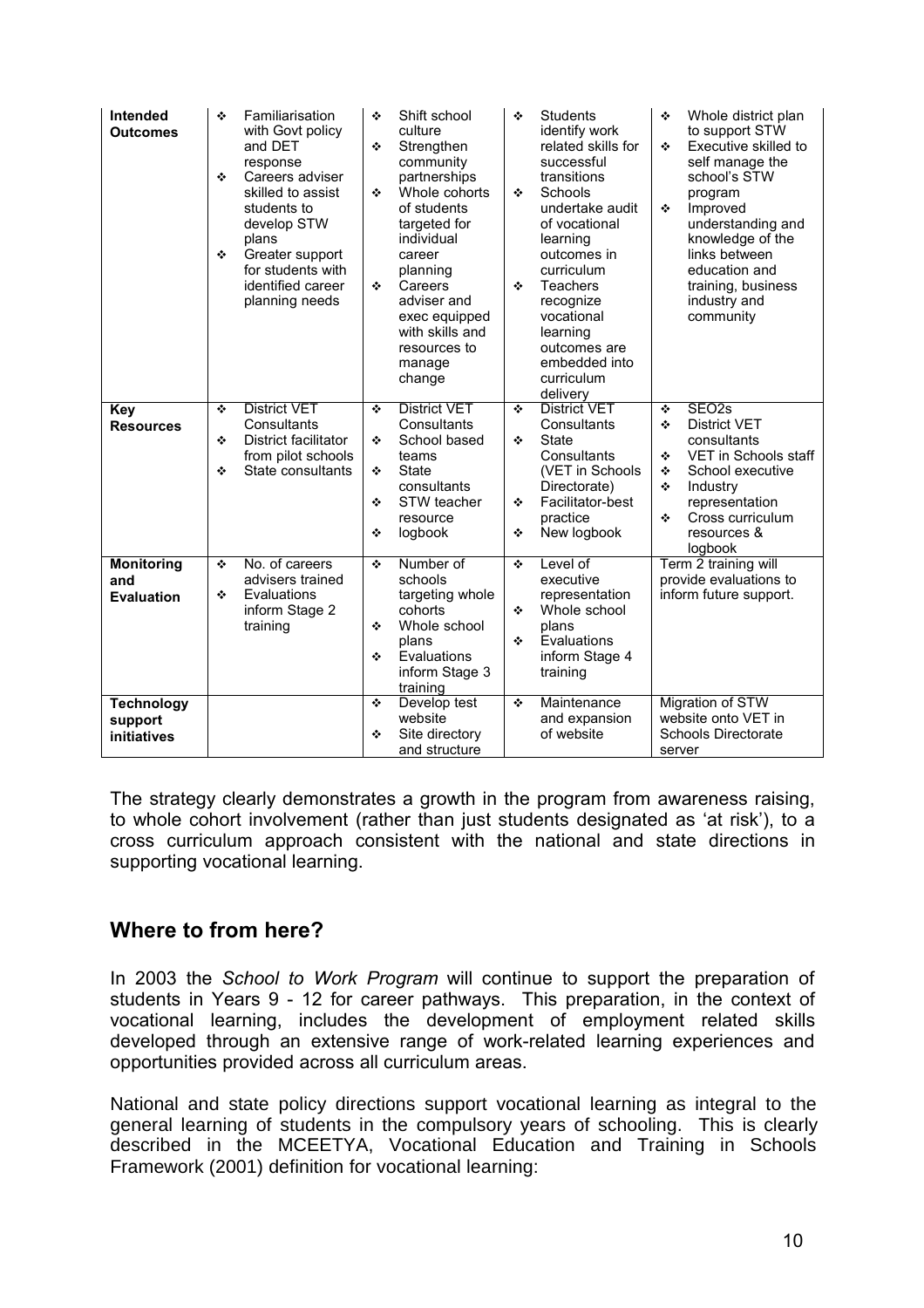*"Vocational learning is general learning that has a vocational perspective. It includes elements such as general employability skills, enterprise education, career education and community and work-based learning. All students should experience vocational learning at each year level throughout their schooling."*

This paper has clearly identified the consistency of this definition to the outcomes of the NSW School to Work Program, consolidated by the key directions of the NSW Board of Studies in the development of the K–10 Curriculum Framework and subsequent new syllabuses due for implementation from 2004. As previously described, it supports a cross curriculum approach to vocational and enterprise learning through the implementation of the Work, Employment and Enterprise crosscurriculum content statement which syllabus writers are required to incorporate into all Year 7 – 10 syllabuses. Hence vocational learning becomes 'everyone's business'.

In 2003 all government schools in NSW with a secondary enrolment will receive:

- Multiple copies of the employment related skills logbook distributed free of charge to government school students.
- A support supplement version of the logbook to assist students with special needs.
- Vocational learning booklets for teachers in all Key Learning Areas.
- A case studies support booklet for Principals.
- Access to professional development support.

The vocational learning booklets, distributed to all secondary teachers in NSW, will provide an unprecedented set of resources to support teachers in the implementation of vocational learning in NSW across all curriculum areas. They are designed to support teachers to see vocational learning as 'core business' integrated into everyday teaching and learning.



The current and increasing focus on vocational and enterprise learning as an integral syllabus component across all curriculum areas will ensure young people can view their learning as relevant and lifelong, to be articulated into career and life skills for